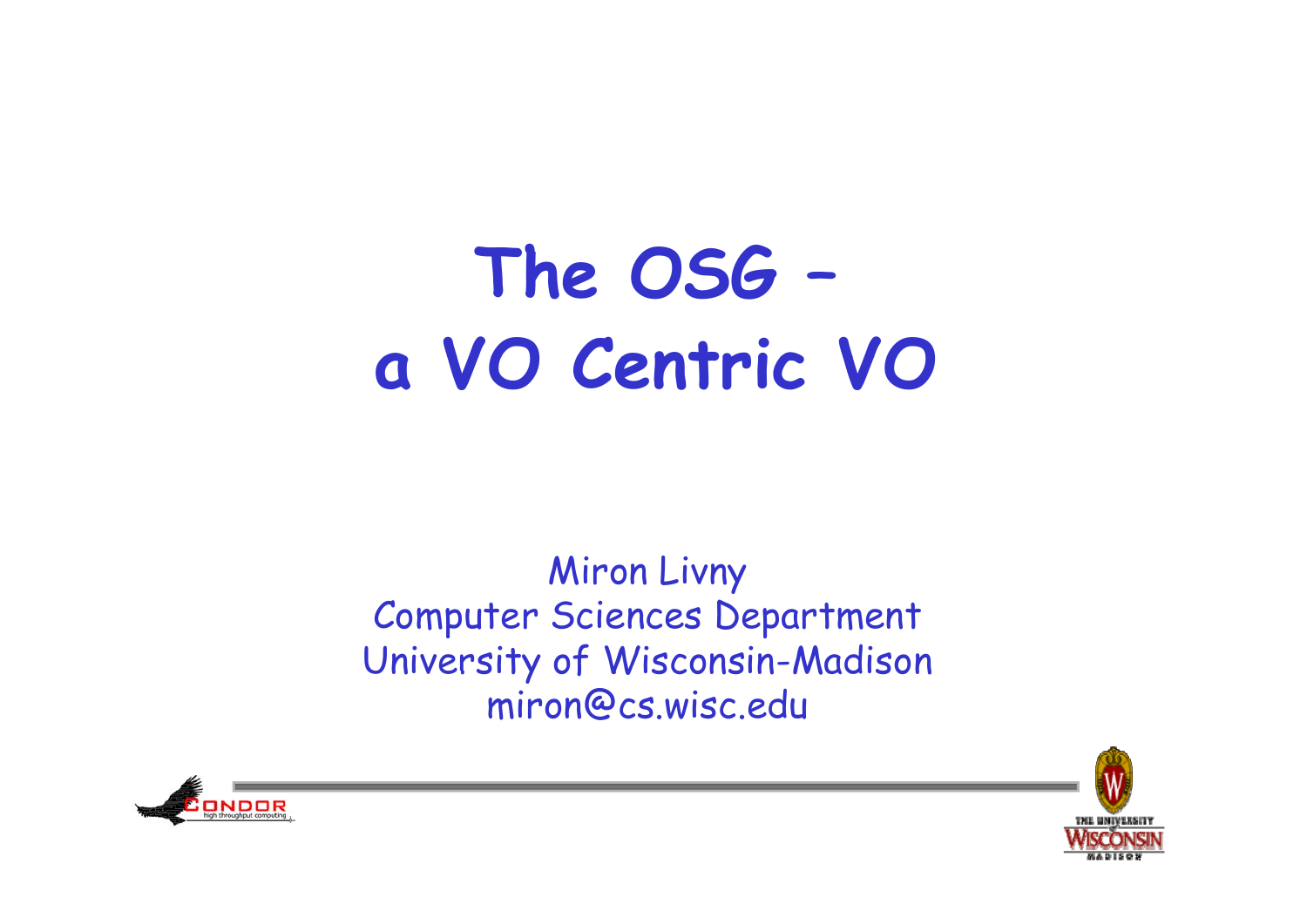# **Hierarchical resource management i th ld <sup>t</sup> in the polder metacomputing initiative**

Volume 24 , Issue 12 -13 (November 1998)

Special issue on applications Pages: 1807 - <sup>1825</sup> Year of Publication: <sup>1998</sup> ISSN:0167-8191 **Authors** A. W. van Halderen B. J. Overeinder P. M. A. Sloot R. van Dantzig D. H. J. Epema<br>M. Livny



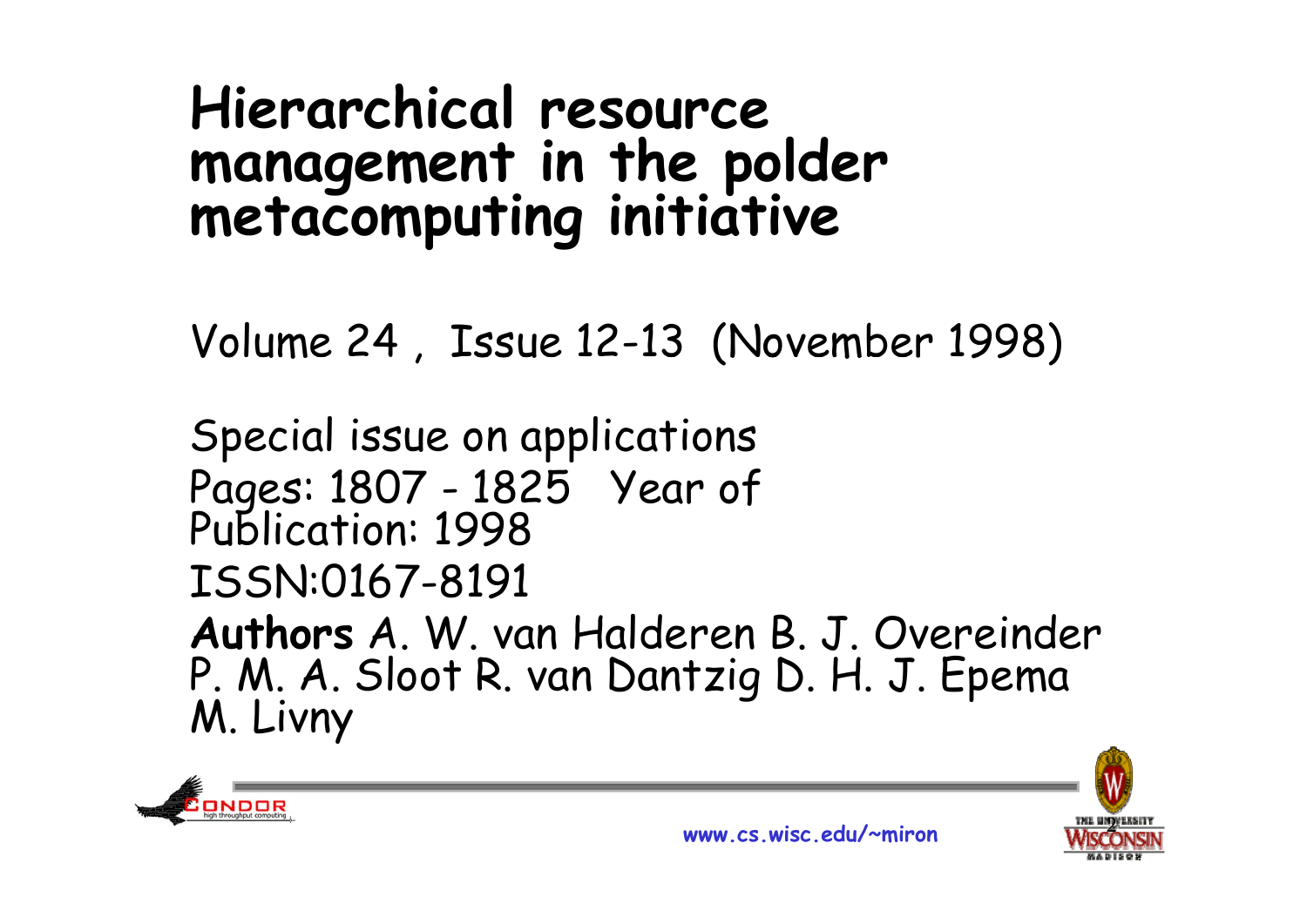### **<sup>I</sup> am not sure what it really really means but …**

The blue print for the Open Science Grid (OSG) that was developed four years ago states that "The OSG architecture is Virtual Organization based". A VO is considered as party to contracts between Resource Providers & VOs which govern resource usage & policies and may consist of sub-VOs which operate under the contracts of the parent.



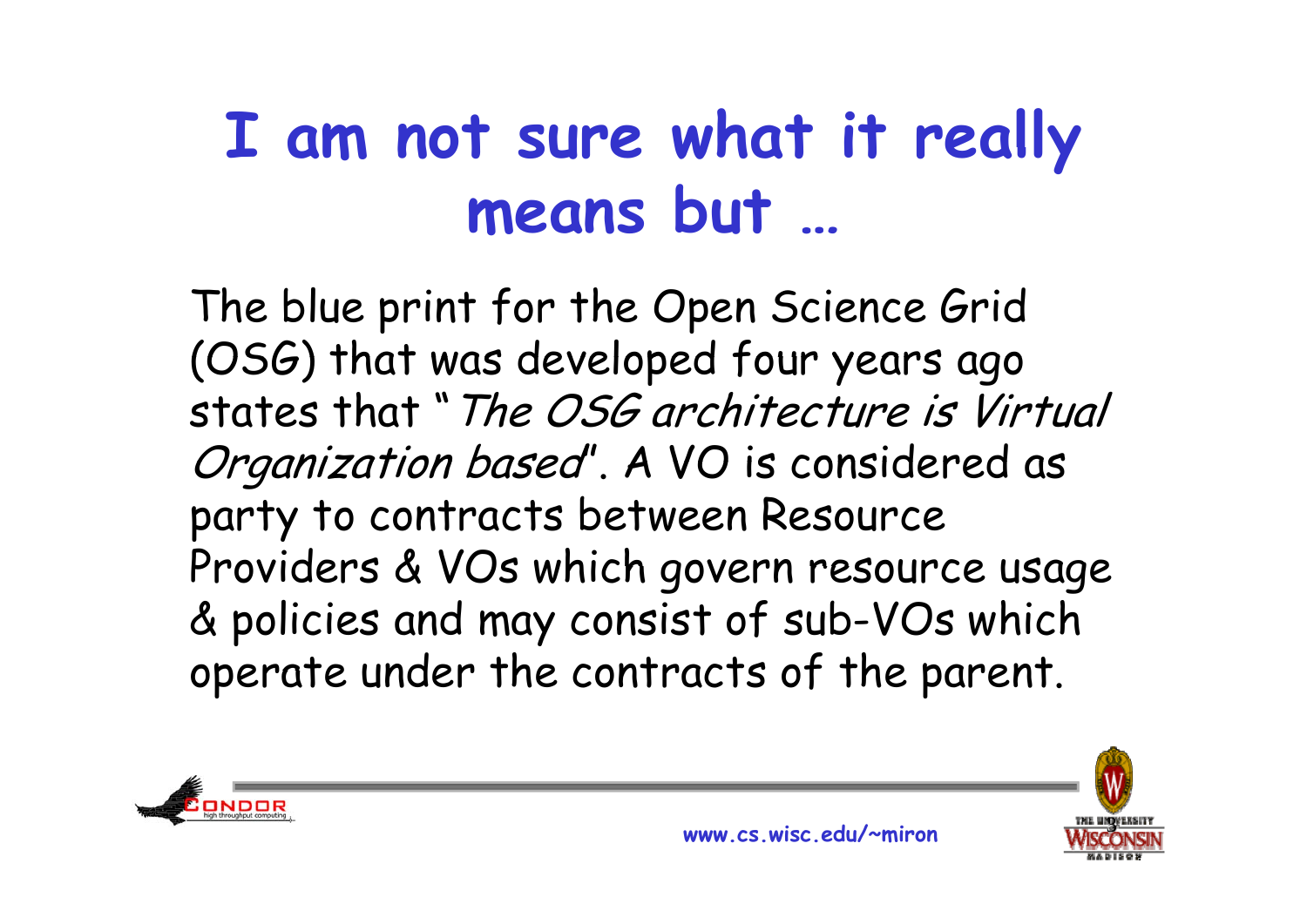

#### **Supporting the D0 VO**

**12 sites contributed up to 1000 jobs/day**



#### OSG CPUHours/Week



**2M CPU hours286Mevents 286K Jobs on OSG1 22TB Output data** 4 **48TB Input data**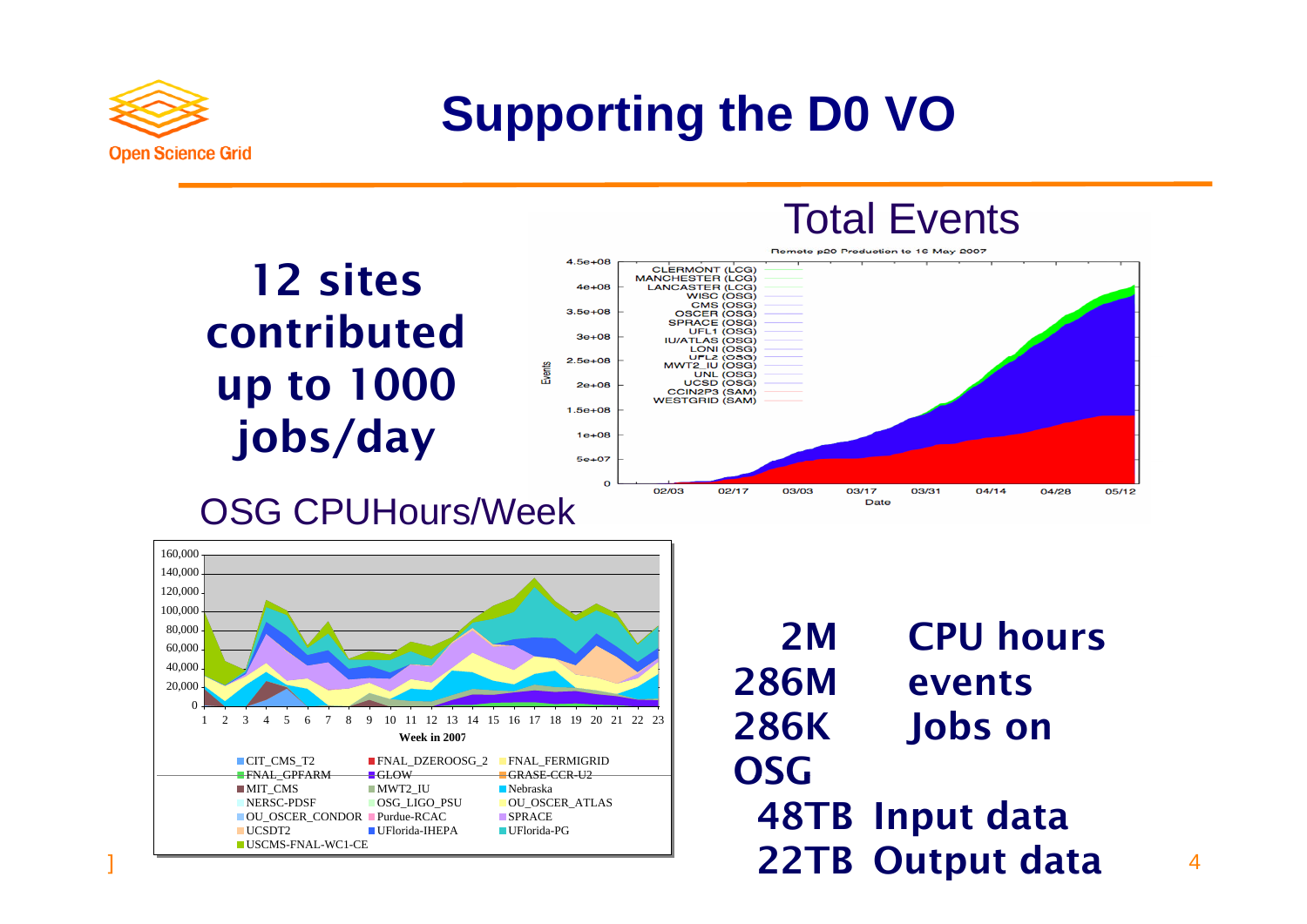

**Transform** processing and **data** intensive science through a crossdomain sel f-managed **national**  distributed cyber-infrastructure that **brings together** campus and community infrastructure and facilitatin g the needs of **Virtual Organizations** (VO) at all scales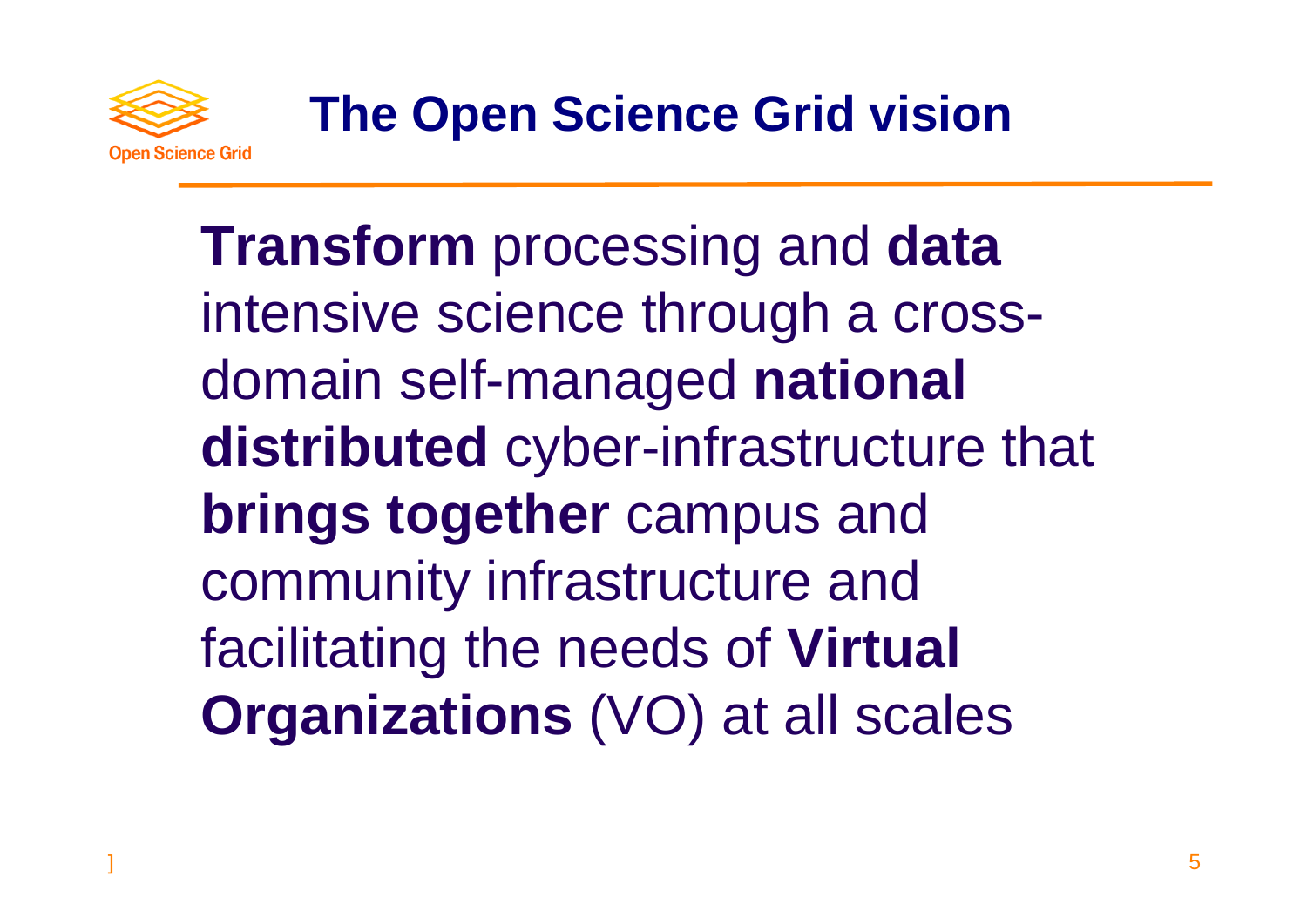

The OSG organization, management and operation is structured around three components:

- − the **Consortium**
- the **Project**
- − the **Facility**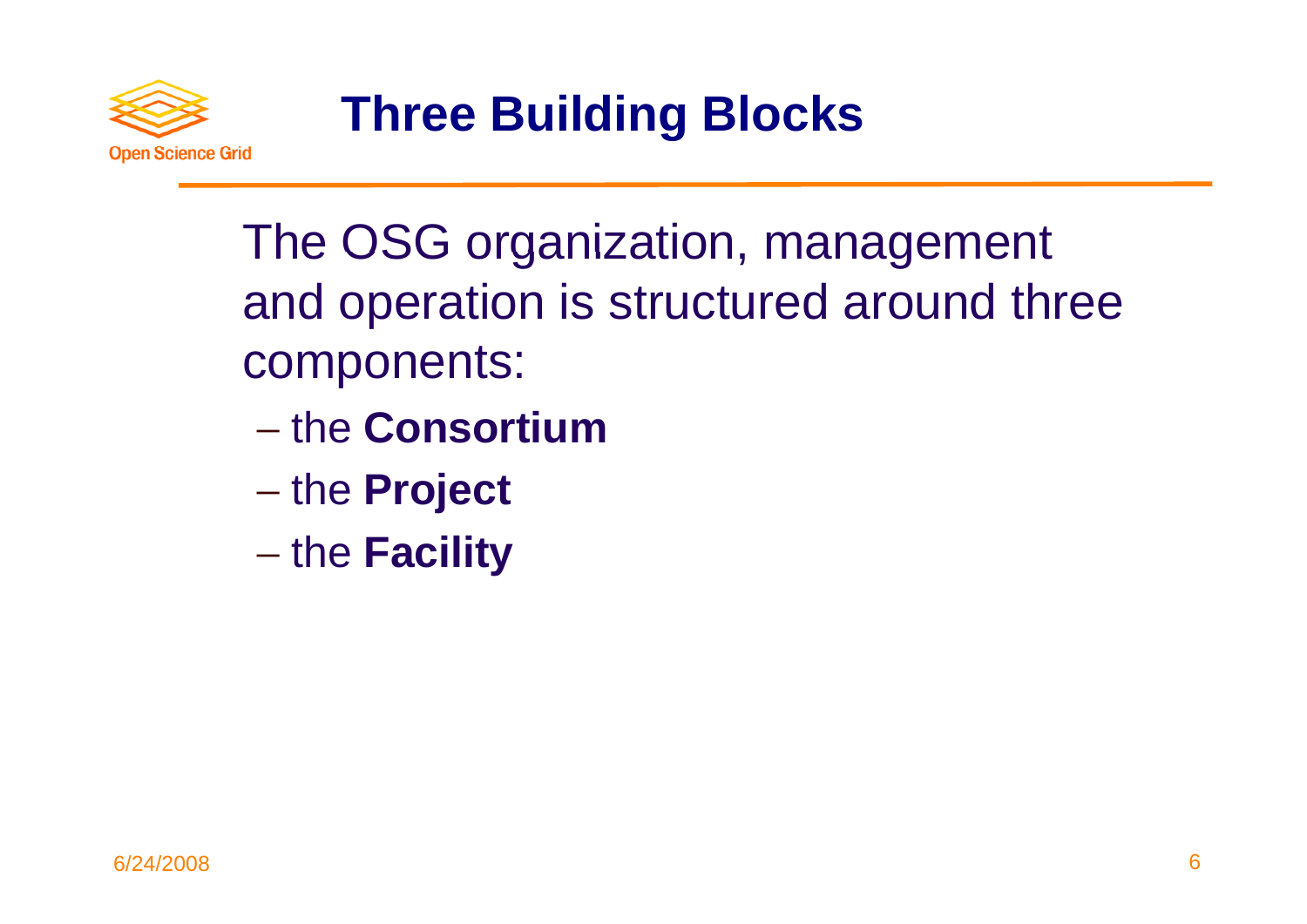

#### **The Evolution of the OSG**



European Grid + Worldwide LHC Computing Grid

Campus, regional grids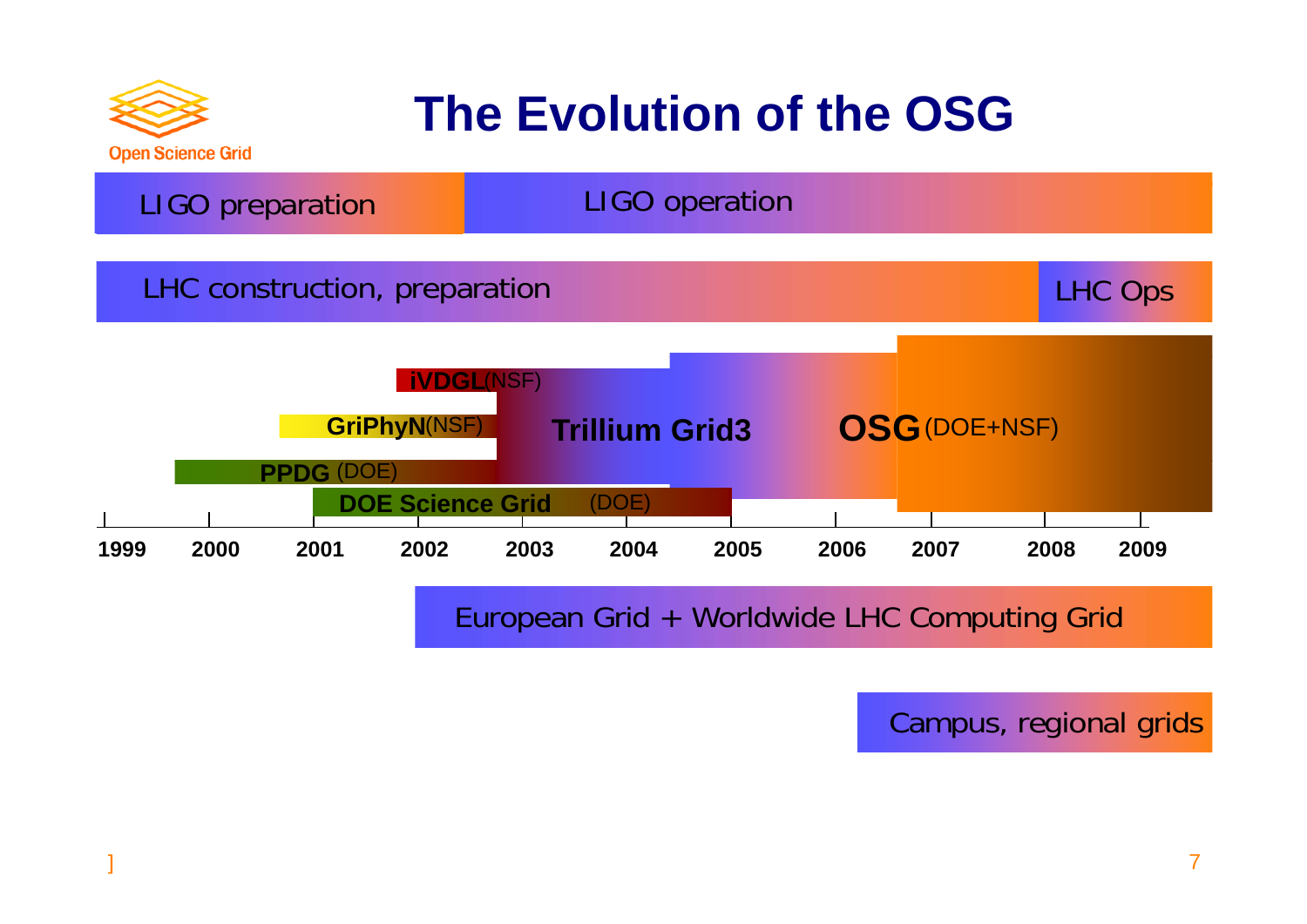

#### **OSG challenges**

- Develop the **organizational** and management structure of a consortium that drives such a Cyber **Infrastructure**
- Develop the **organizational** and management structure for the project that builds, operates and evolves such Cyber Infrastructure
- Maintain and evolve a **software stack** capable of offering powerful and dependable capabilities that meet the science objectives of the NSF and DOE scientific communities
- Operate and evolve <sup>a</sup> dependable and well managed **distributed facility**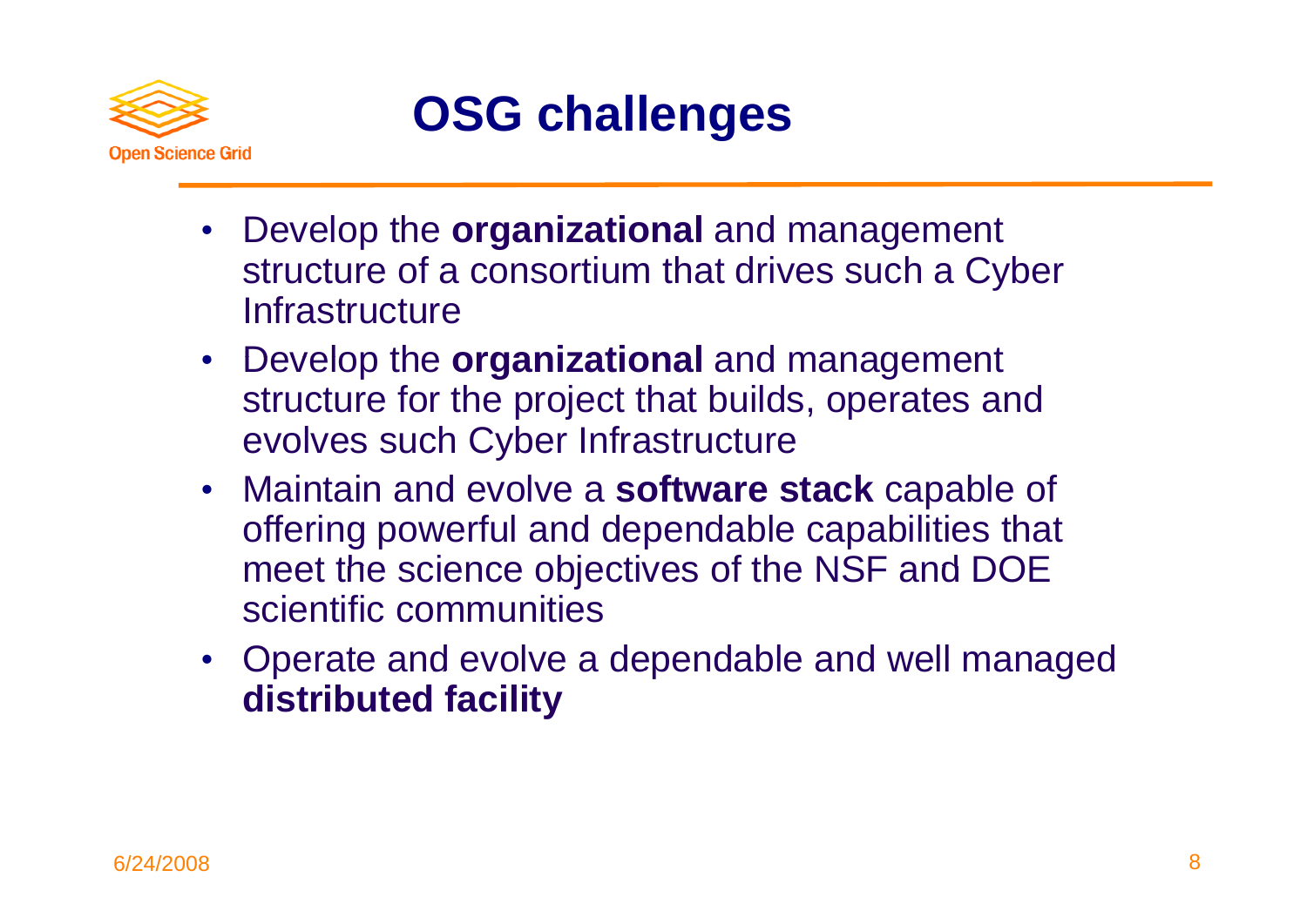

**The OSG Consortium**

- **> 20 Scientific Virtual Or ganizations:** LHC, STAR, LIGO, NanoHub etc.
- **> 25 Resource Providers:** DOE National Labs, University Facilities etc.
	- 10 Storage focused resources
- **>10 Software Providers (including External Projects):** Condor, Globus, Storage Resource Manager, Internet2, ESNET, CEDPS, Fermilab Accounting etc.
- **>4 Partners - Ex-Officio:** EGEE, TeraGrid, NWICG, TIGRE, APAC etc.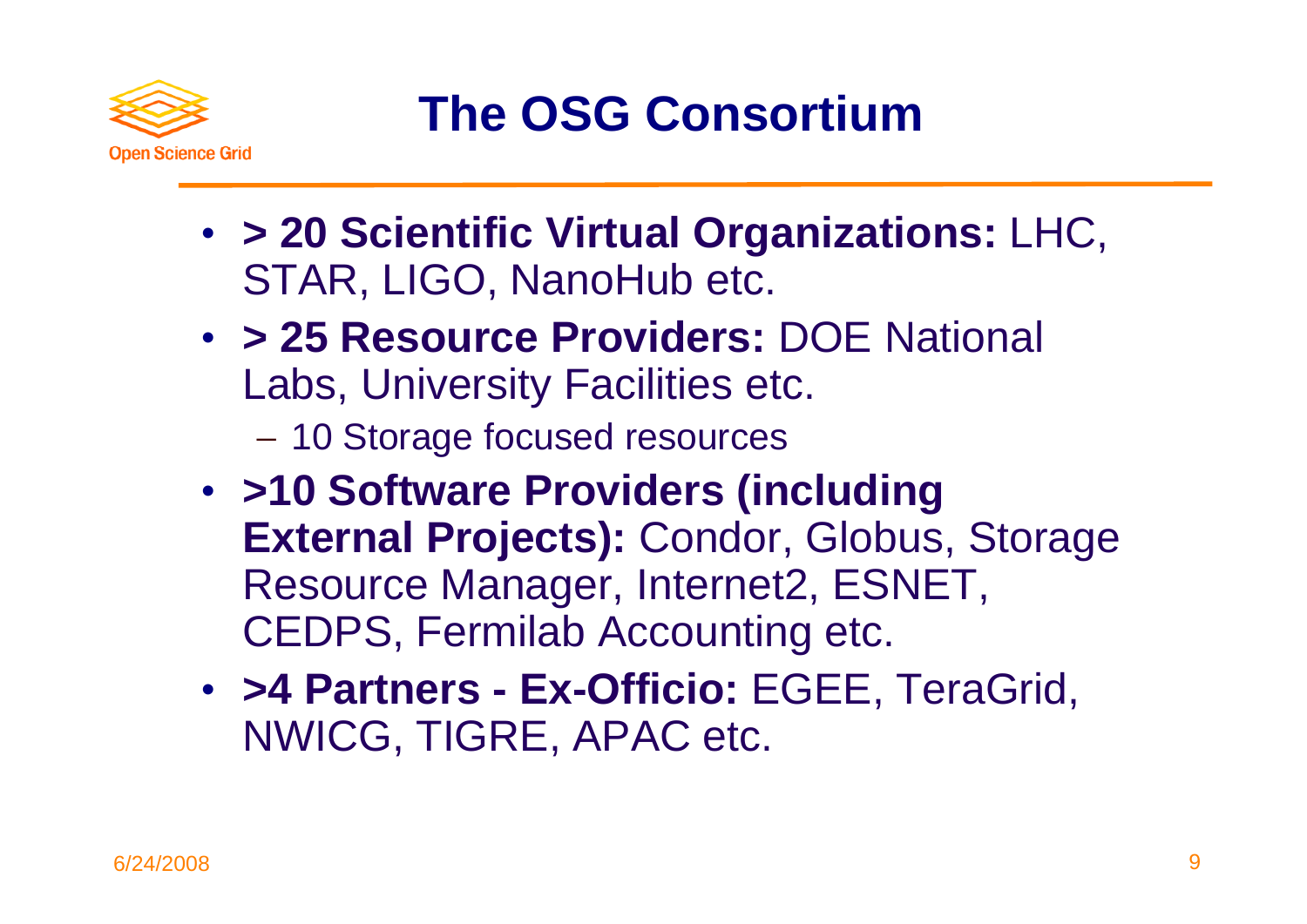

### **The Project**

- Annual Project Plan (including WBS) gives details of deliverables and timeline for the year.
	- −Deliverables driven by the science stakeholders.
	- Buy-in through "Science Milestones" deliverables owned by the stakeholders and included in the plan.
	- −- Area Coordinators responsible for milestones and deliverables under their branch.
	- Well defined Software releases part of the plan.
- WBS updated by Area Coordinators quarterly. Missed milestones subject to discussion.
- Adjust plans based on experience, requests, feedback and problems.

6/24/2008 10 • Change request process for project deliverables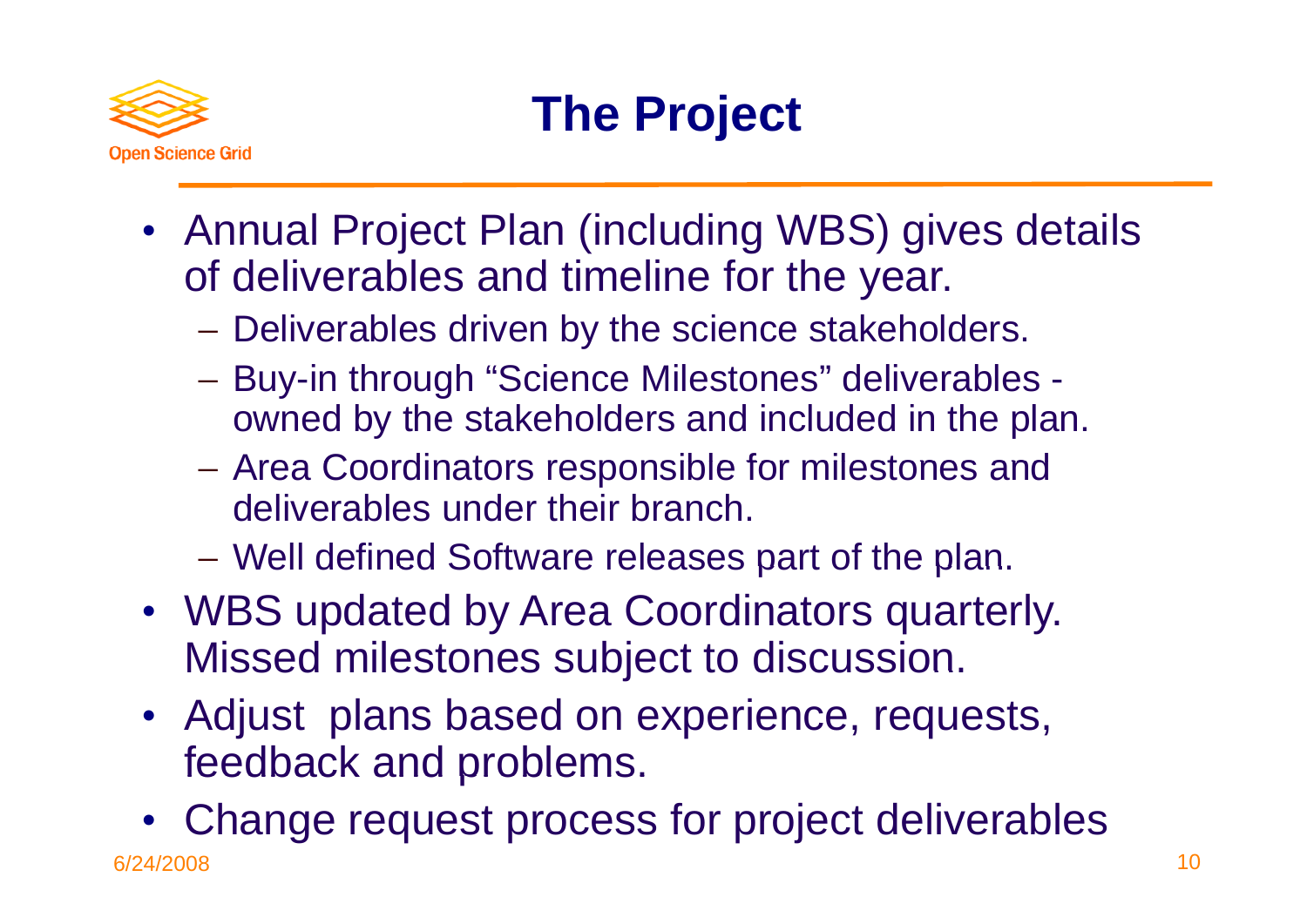

#### **OSG Middleware Evolution**

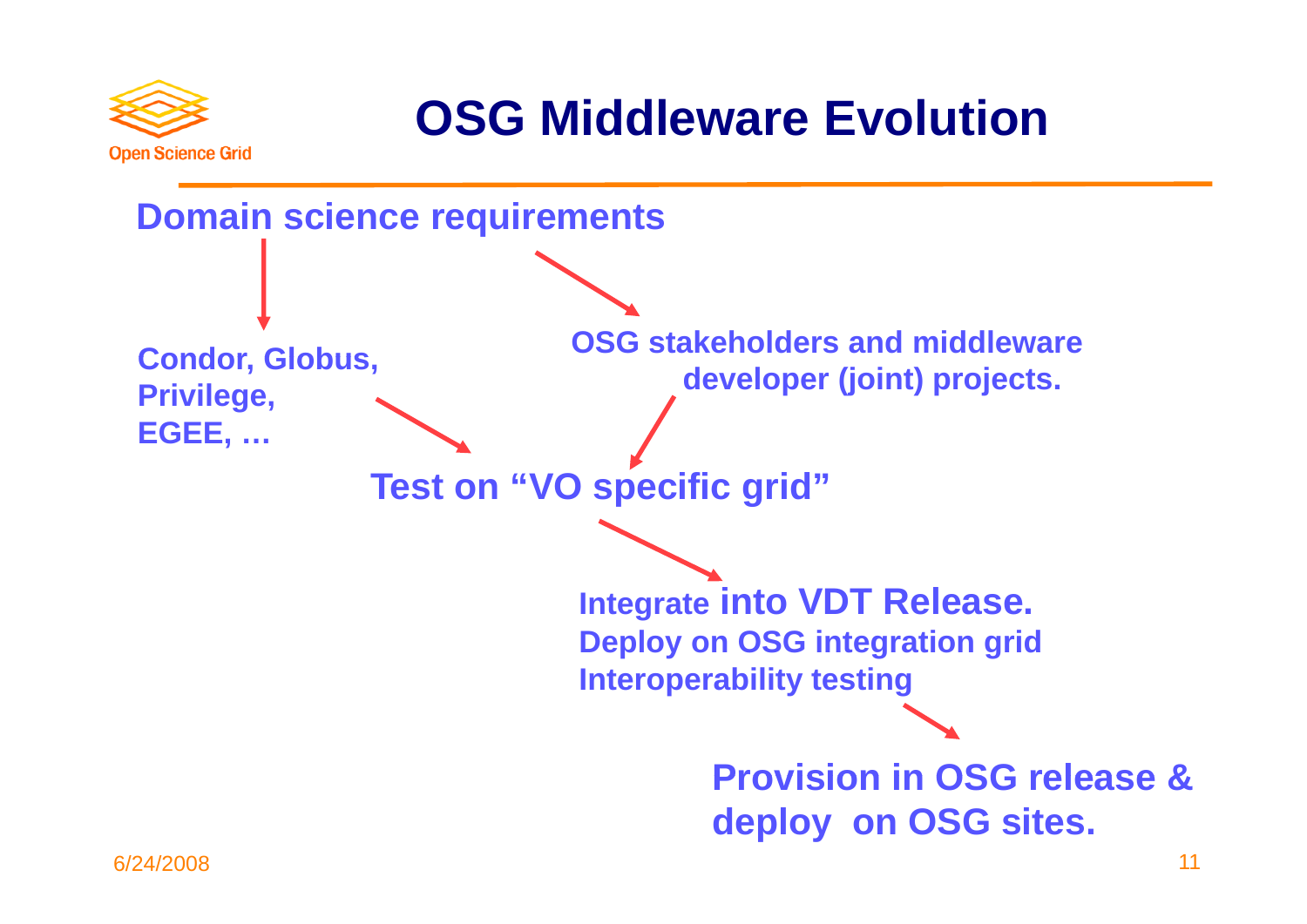

#### **The Three Cornerstones**

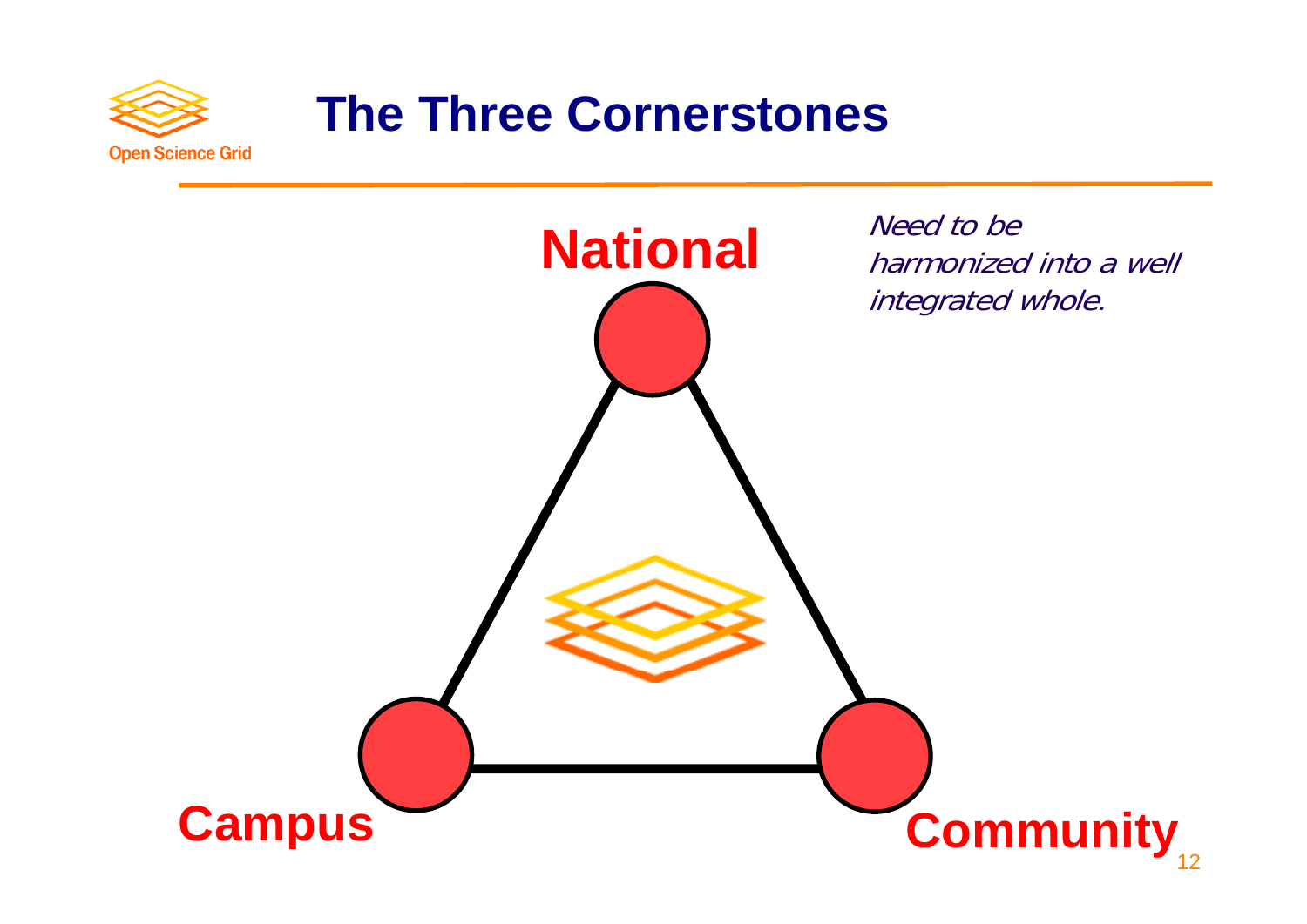

#### **OSG is VO Centric**

- $\bullet$  OSG brings together many VOs for
	- − opportunistic sharing of resources in <sup>a</sup> grid environment
	- − allowing for more effective use of their collective resources
	- − Allowing easier use of dedicated/allocated resources that are distributed
- $\bullet$ • A Virtual Organization (VO) is a collection of people (VO members),
	- − A VO's member structure may include groups, subgroups and/or roles into which it divides its members according to their responsibilities and tasks, such that they are accorded appropriate levels of authorization.
	- In order to receive the appropriate authorization at another VO's site, a<br>user's grid job must be able to present an authentication token along with a token indicating the desired computing privileges.
- $\bullet$  A Site is a collection computing/storage resources (sites) and services (e.g., databases). and the terms "Site," "Computing Element" ("CE"), and/or "Storage Element" ("SE") to refer to the resources owned and operated by a VO or other organization.
	- − Use of the resources at a site is determined by a combination of the site's local policies and the user VO's policies. VOs are responsible for contracting individually with each other for guaranteed access to resources.
	- − Groups the provide software are also known as resource providers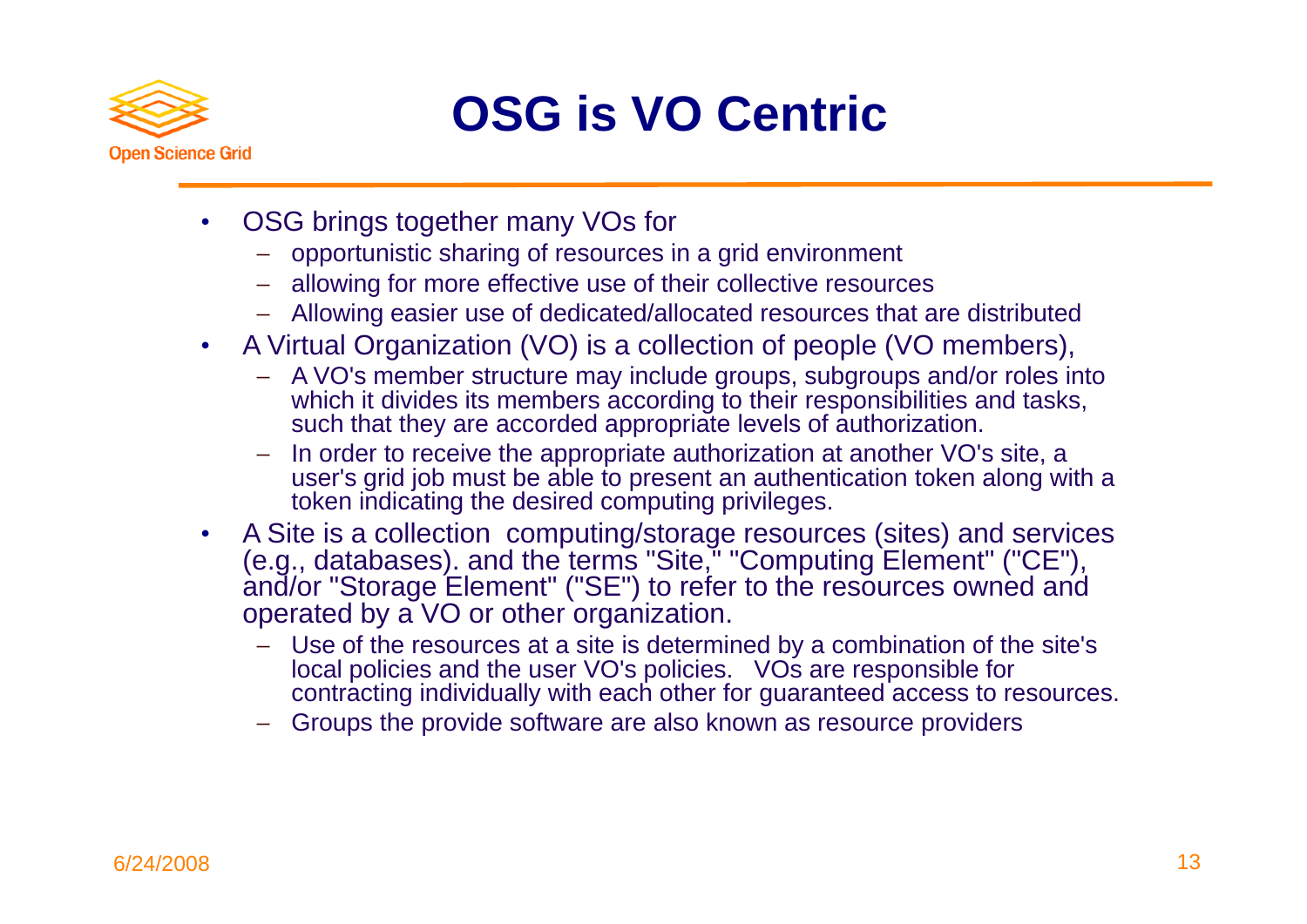# A Terminology Zoo

- > Organizations
- > Virtual Organizations
- > Users/people/VO members
- > Groups of users
- > Roles
- Resources  $\blacktriangleright$
- $\sum$  Sites
- Institutions  $\blacktriangleright$
- > Software providers
- > Certificate Authorities
- > Campus Grids
- > National Grids
- > Facility
- > Consortium
- > Project



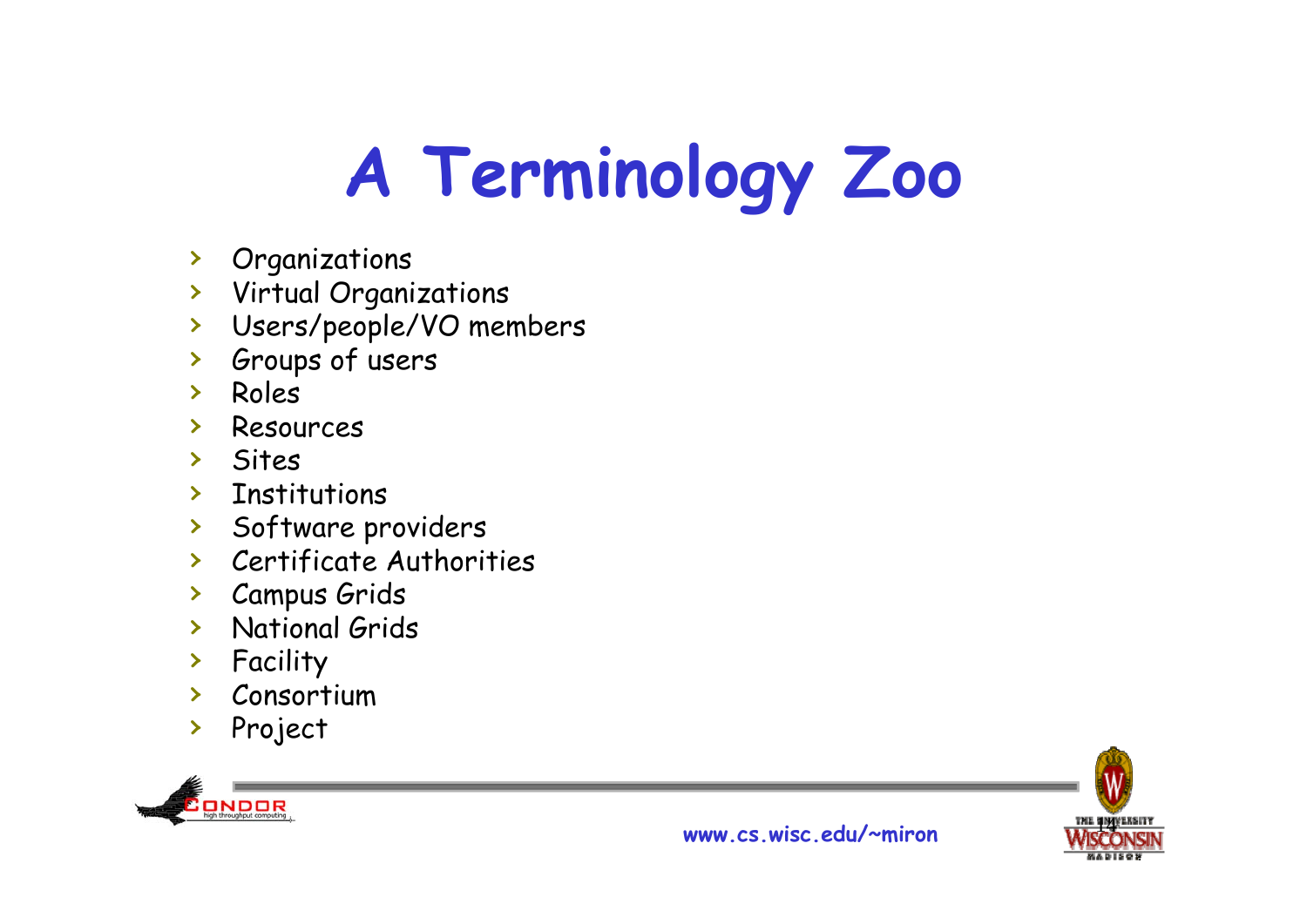### What will it take to turn most (all?) of these entities in to Virtual **Organizations?**





www cs wisc edu/~miron